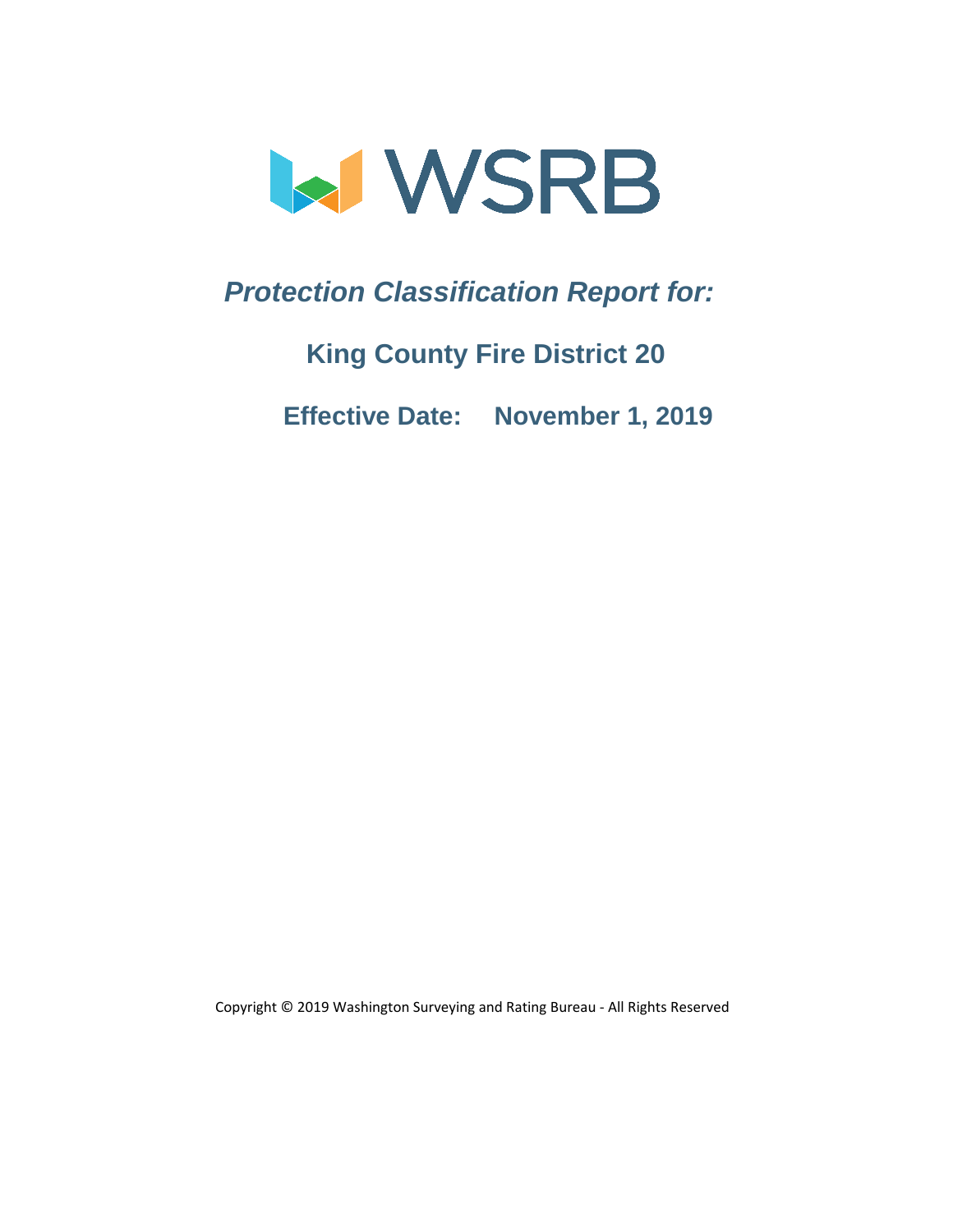Washington Surveying and Rating Bureau (WSRB) is an independent, non-profit public service organization that has been serving the State of Washington since 1911.

As a data and information organization, WSRB is an authoritative resource for the property insurance industry.

#### *Our mission is to provide our customers with trusted information and services that enhance their decision-making and success.*

One of the services WSRB provides is determining the Protection Class of communities and the Protection Class Ratings of individual properties in those communities. Protection Class Ratings are used by insurance companies to help determine fire insurance premiums for properties. WSRB determines the Protection Class of cities and fire protection districts by evaluating their fire protection/suppression capabilities using a schedule approved by the Washington State Office of the Insurance Commissioner. As a result of this evaluation the communities are assigned a Protection Class of 1 through 10, where 1 indicates exemplary fire protection capabilities, and 10 indicates the capabilities, if any, are insufficient for insurance rating credit. WSRB evaluates communities in four major areas:

**Water Supply:** WSRB evaluates the capacity, distribution and maintenance of water systems and fire hydrants.

**Fire Department:** WSRB evaluates the fire department, including fire stations, apparatus, equipment, personnel and their training.

**Emergency Communications:** WSRB evaluates the emergency communication system used to dispatch the fire department.

**Fire Safety Control:** WSRB evaluates the fire code enforcement and fire safety education activities in the community.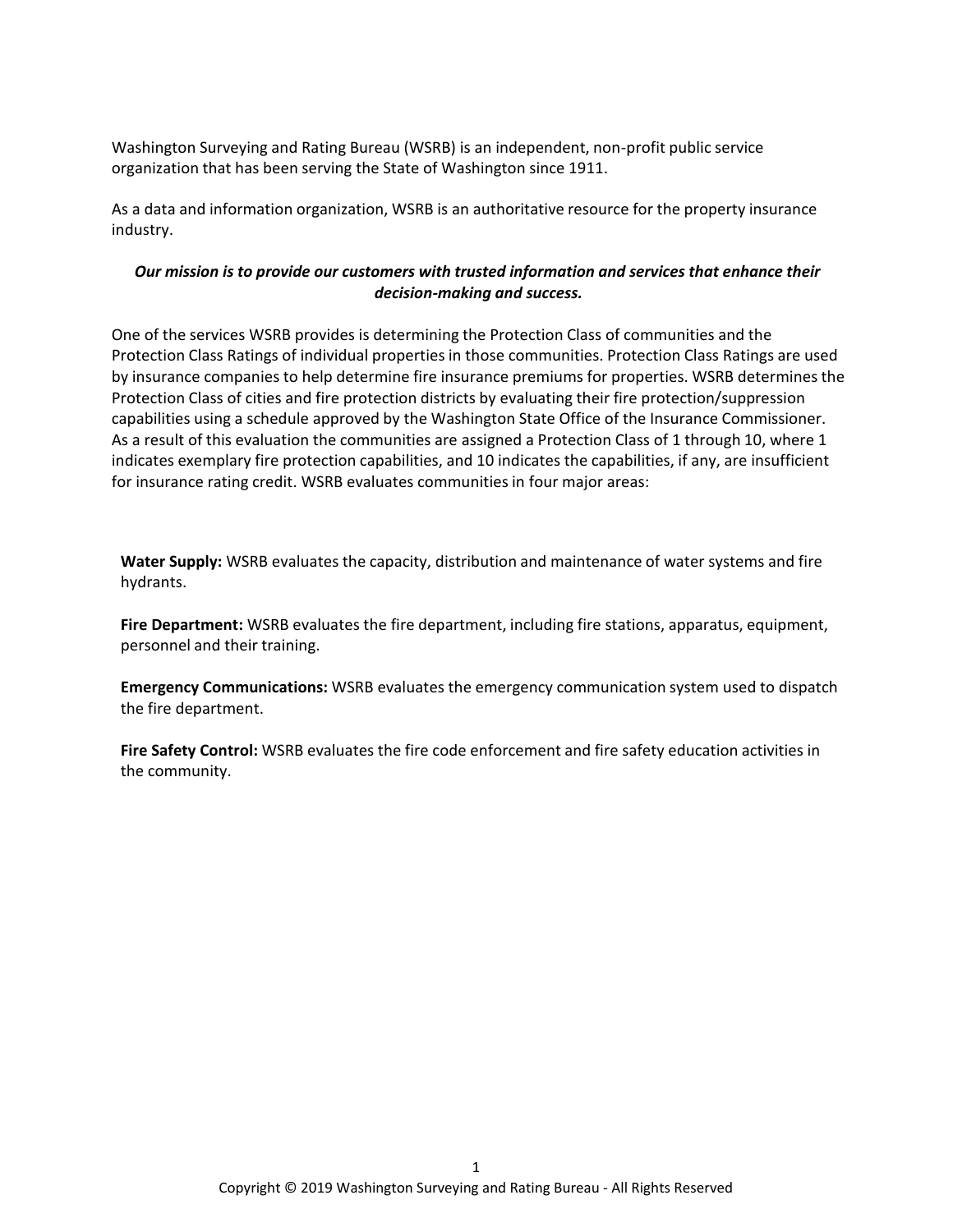The Protection Class evaluation process recognizes the efforts of communities to provide fireprotection services for citizens and property owners. Insurance companies use Protection Classes to help establish fair premiums for fire insurance — generally offering lower premiums in communities with better protection. Offering economic benefits for communities investing in their firefighting services, provides an incentive for improving and maintaining fire protection.

To determine a community's Protection Class, WSRB uses the Community Protection Class Grading Schedule. The Grading Schedule measures the fire protection capabilities of a community by means of a point system or, for communities without a recognized water supply, by comparison with minimum criteria. Under the point system, pertinent items are evaluated against the standards set forth in the schedule and items are scored, depending on the importance of the item and the degree of deviation for the standard.

The four major areas considered under the point system, as well as the relative value allocated to each, are shown below.



These four areas are evaluated and scored independently of each other. The scores are then combined in a final calculation to determine the Protection Class for the community.

The following pages provide a summary of all the items evaluated, the percentage of credit attained for each item and the final calculation to determine the Protection Class for the community.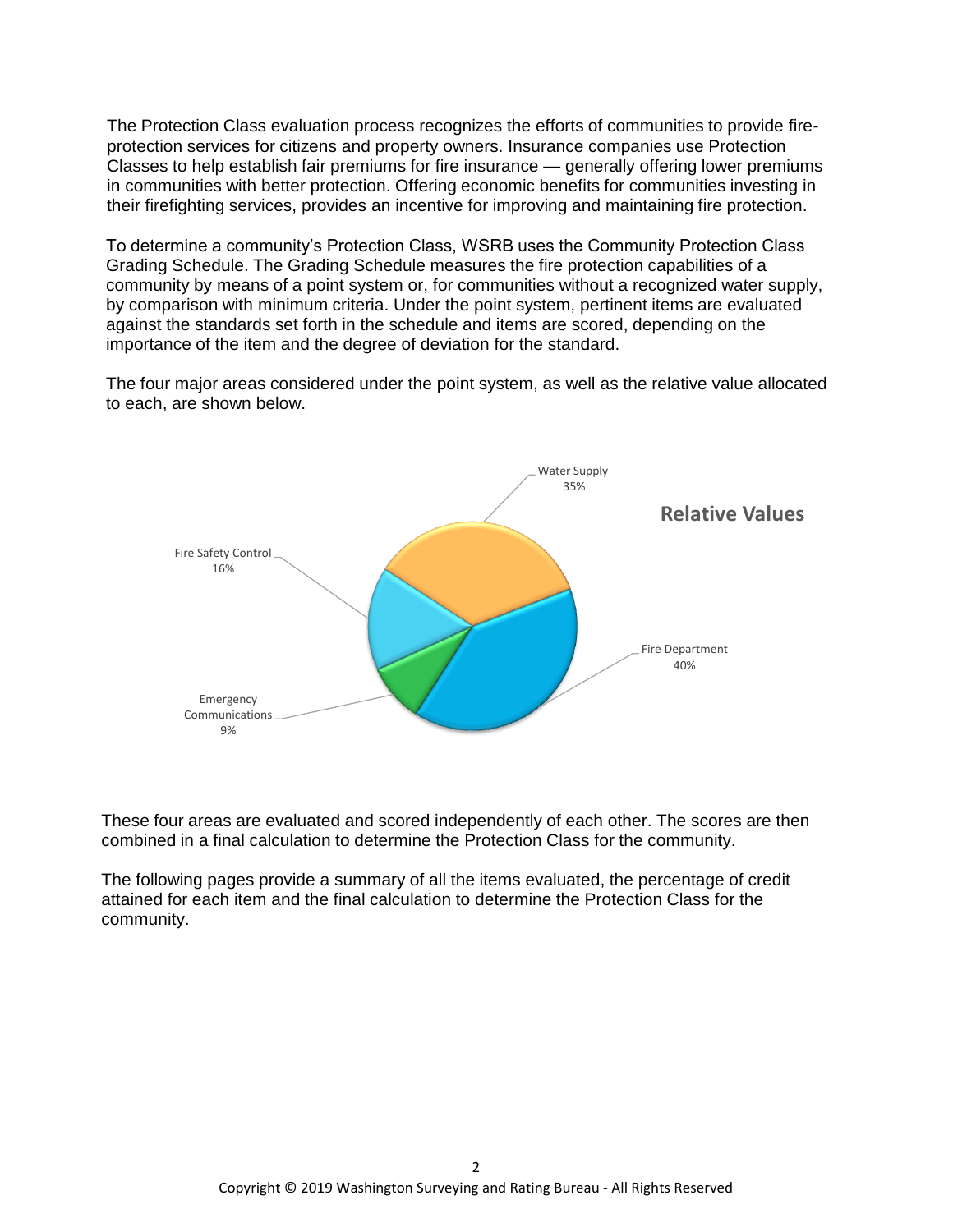The Community Protection Class produced by WSRB's evaluation is the overall Protection Class for the community, not the Protection Class for all the properties located in the community. Distance to fire station and fire hydrant criteria along with the other rules of the applicable protection class manual must be applied to the Community Protection Class to determine the Protection Class Rating of an individual property located within the community.

Buildings and property located within the community are eligible for the Protection Class of the community, but no better, if they meet the distance to fire station and applicable fire hydrant requirements. If these requirements are not met, the building will receive a different Protection Class Rating than the Protection Class of the community. The chart below shows the number of communities in each Protection Class across Washington State.



## **QUESTIONS?**

Please contact WSRB Fire Protection Analyst that conducted the evaluation if there are any [questions. Their contact information is located on the results letter that accompanied this report](mailto:PublicProtection@wsrb.com)  or contact WSRB at 206-217-9772 or email us at publicprotection@wsrb.com

Please contact WSRB Customer Service at 206-217-0101 or customerservice@wsrb.com for questions on the Protection Class Rating for individual properties in your community. If the fire department or community officials are receiving Protection Class inquiries from insurance [professionals or citizens of the community, feel free to refer these inquiries to WSRB Customer](mailto:customerservice@wsrb.com)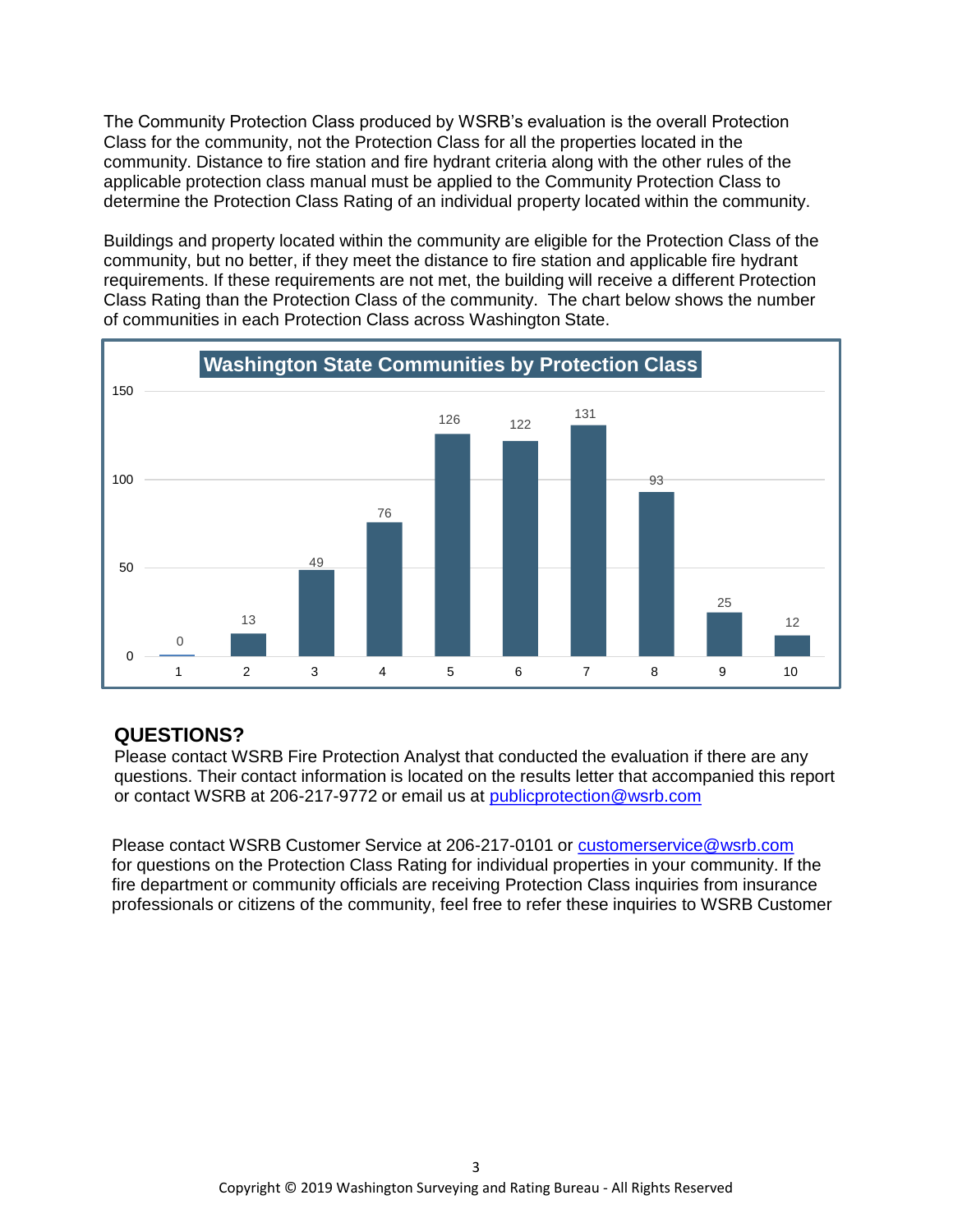# **FINAL CALCULATION**



# **Community Protection Class (PC)**

|                                                         | <b>Evaluation Areas</b> |                        |                                          |                                      |  |
|---------------------------------------------------------|-------------------------|------------------------|------------------------------------------|--------------------------------------|--|
|                                                         | <b>Water Supply</b>     | <b>Fire Department</b> | <b>Emergency</b><br><b>Communication</b> | <b>Fire Safety</b><br><b>Control</b> |  |
| Percent of Credit                                       | 83%                     | 67%                    | 88%                                      | <b>21%</b>                           |  |
| Relative Value of Area in Evaluation                    | 35%                     | 40%                    | 9%                                       | 16%                                  |  |
| <b>Relative Class of Evaluation Area</b>                |                         |                        |                                          |                                      |  |
| Total Credit (sum of each area credit X relative value) |                         | 6.71                   |                                          |                                      |  |
| Divergence Score                                        |                         |                        |                                          |                                      |  |

Community PC = (10-Total Credit)+Divergence Score

**3.29** (Unrounded Score)

# **Community Protection Class =**

| <b>Protection Class</b> | <b>Unrounded</b><br><b>Score</b> | <b>Protection Class Unrounded Score</b> |
|-------------------------|----------------------------------|-----------------------------------------|
|                         | 0.0 to 1.00                      | 5.01 to 6.00                            |
|                         | 1.01 to 2.00                     | 6.01 to 7.00                            |
|                         | 2.01 to 3.00                     | 7.01 to 8.00                            |
|                         | 3.01 to 4.00                     | 8.01 to 9.00                            |
|                         | 4.01 to 5.00                     | 9.01 to 10.00                           |

**4**

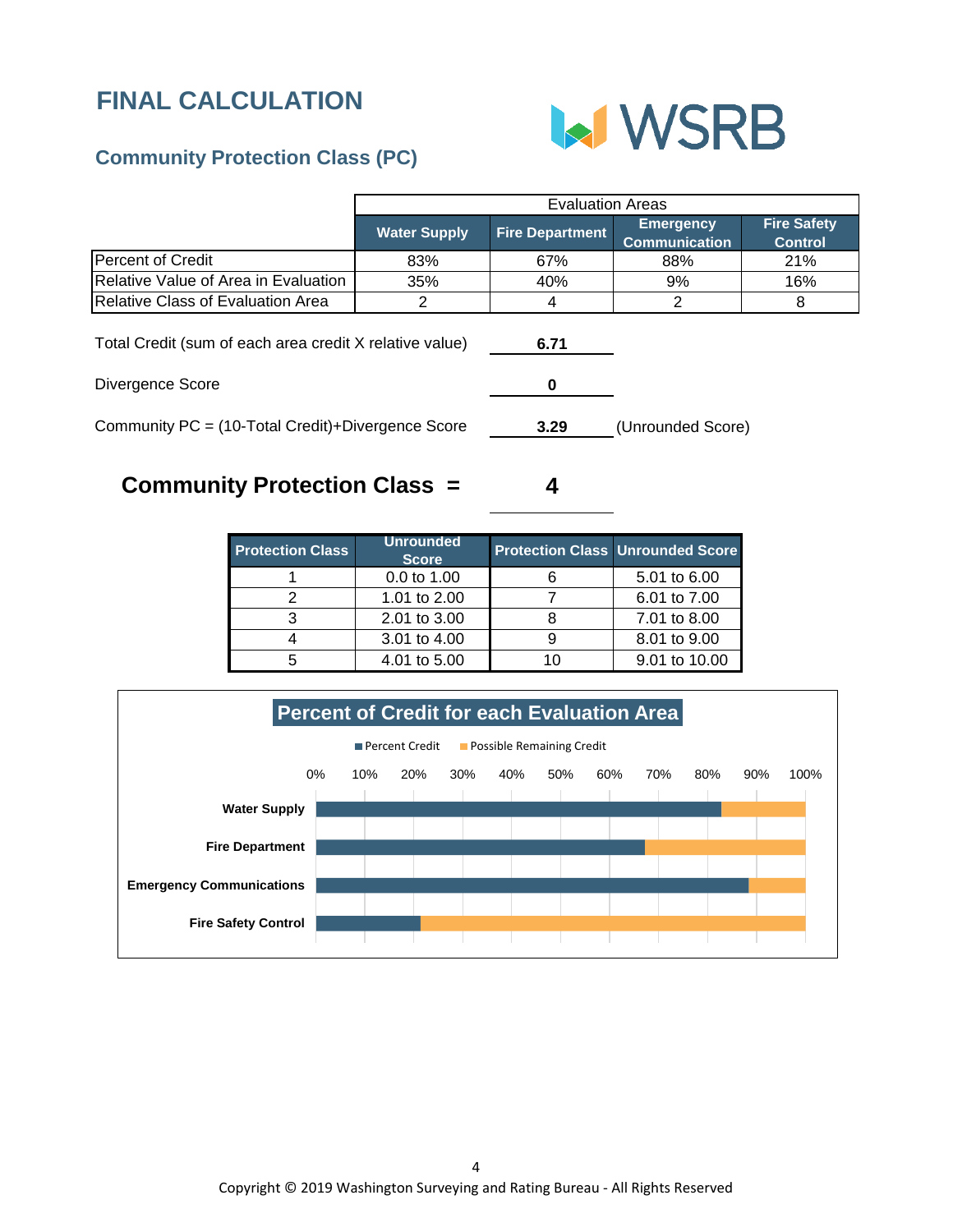# **Divergence Score 0**

Excessive difference between the class of the Water Supply and the class of the Fire Department prevents the more effective feature from being utilized to its full relative value. Divergence between Water Supply and Fire Department of 2 classes or more shall be applied to the final score of the community.

## **Community Protection Class (PC) Community Protection Class (PC) Class: 4**

The Protection Class produced by this schedule is the overall class of the community, not the classification of specific properties located in the community. Distance to fire station and fire hydrant criteria along with the other rules of the applicable protection class manual must be applied to the Community Protection Class to determine the Protection Class of an individual property located within the community.

# **FINAL CALCULATION**

# **Evaluation Area Scores:**

#### **Water Supply 83%**

The water supplies in the community providing fire hydrants are evaluated in this section. In communities with multiple water supplies, the water supplies are prorated by their size (number of fire hydrants) to determine the overall score. Water Supply Items 1 through 4 make up the total score for this section.

#### **Fire Department 67%**

The fire department servicing the community is evaluated in this section. The total service area of the fire department including incorporated and unincorporated area is considered. Fire Department Items 1 through 17 make up the total score for this section.

#### **Emergency Communications 88%**

The Emergency Communication Center responsible for dispatching the fire department servicing the community is evaluated. This evaluation applies to all communities the communication center dispatches fire services to. Emergency Communication Items 1 through 3 make up the total score for this section.

#### **Fire Safety Control 21%**

Fire Safety Control or fire prevention activities provided in the community are evaluated in this section. These activities may be provided by local, county or state authorities, all of which will be included in the evaluation. Fire Safety Control Items 1 through 4 make up the total score for this section.

**Percent of Credit**

**MWSRB**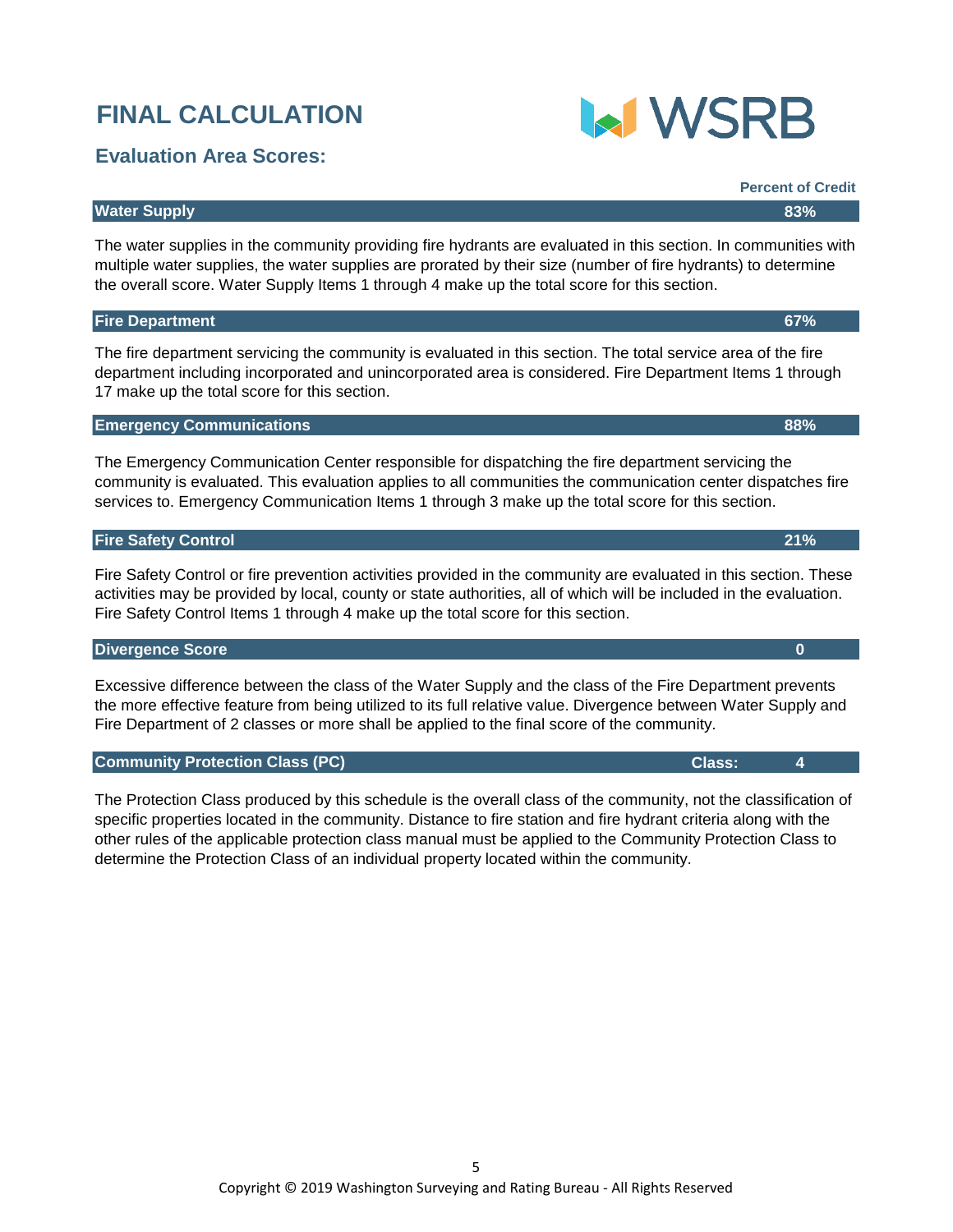# **WATER SUPPLY**



# **1. Adequacy of Water Supply**

This item evaluates the water system's ability to deliver the required fire flow for properties in the community. The score for this item is determined by comparing the required fire flow for a building to the available fire flow. A building's required fire flow is calculated as indicated in the Protection Class Schedule using type of construction, square footage, occupancy, external exposure and whether the building is equipped with an automatic sprinkler system. Available fire flow is measured using hydrant flow tests and the capacity of the water system storage, pumps, filters and mains.

# **2. Hydrants - Size, Type and Installation**

Hydrants shall conform to American Water Works Association (AWWA) Standards for dry-barrel hydrants. Standard hydrants must have a minimum of one pumper outlet and two 2.5-inch outlets and be connected to at least a 6-inch water main. Hydrants should also have a quick-connect fitting on the pumper port.

# **3. Hydrants - Inspection and Condition**

Hydrants must be inspected annually, including operating the hydrant with a flow or pressure check. Flow tests of hydrants must be conducted at least every five years. Fire hydrants shall be marked for available water flow, free of obstructions and kept in good condition.

## **4a. Arrangement and Operation 66% 4. Arrangement, Operation and Maintenance of Water System Components**

"Arrangement" of the water system components evaluates the location and number of water sources and water storage units. Multiple water sources and water storage locations provide redundancy in order to reduce the impact of failure of one part of the system. "Operation" considers how the system is monitored and controlled (telemetry), how water is delivered (pumps or gravity) and if backup power is provided for pumps. The water system shall be managed by a state-certified operator.

#### **4b. Maintenance 45%**

This item evaluates the frequency of visits to and inspections of water system components other than hydrants. Regular visits and inspections allow for timely maintenance and repair of components. Water system components including wells, pumps, water tanks and reservoirs, pressure-regulating, altitude, float control and isolation valves shall be regularly inspected.

**96%**

**96%**

**Percent of Credit**

**87%**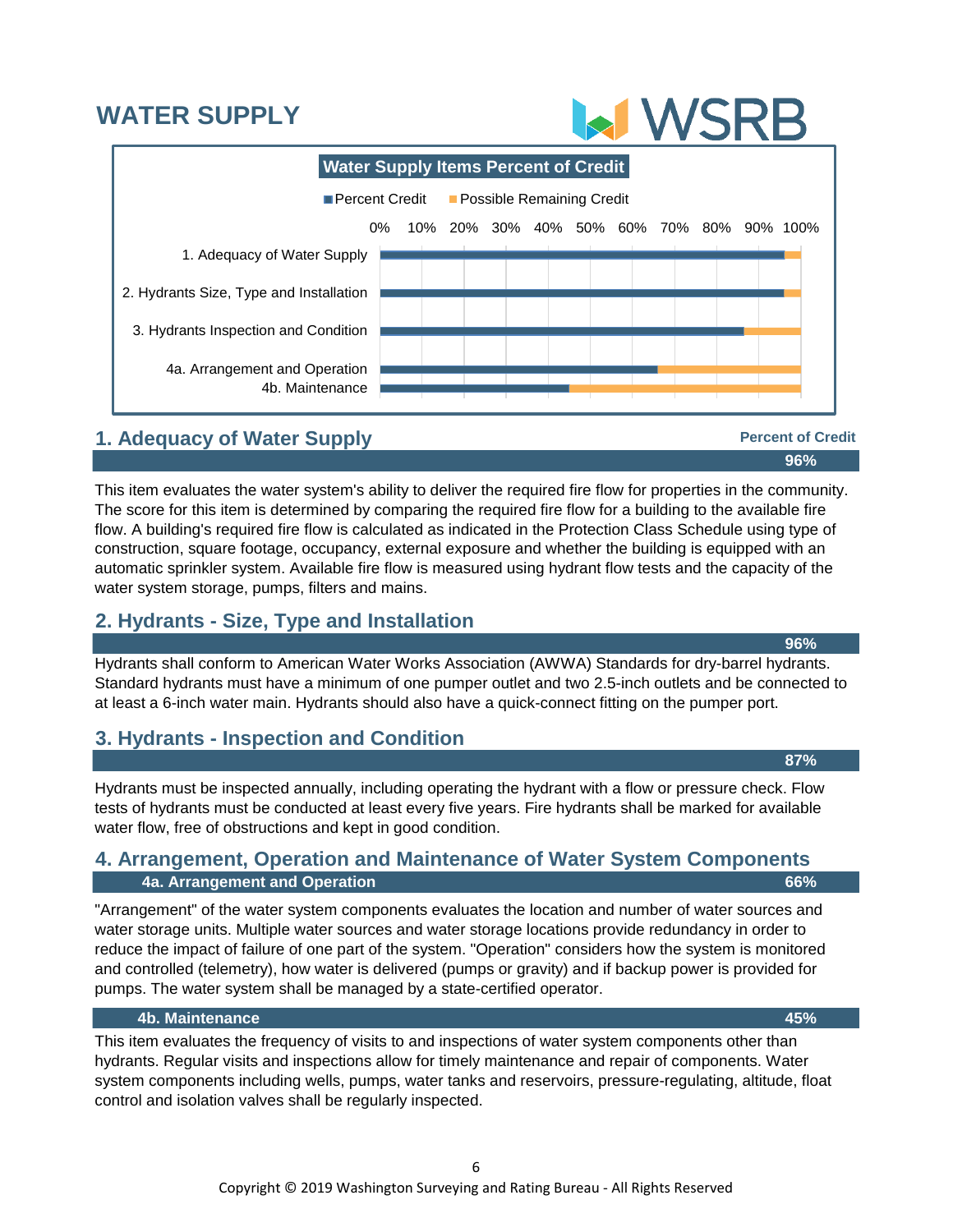# **Fire Department**

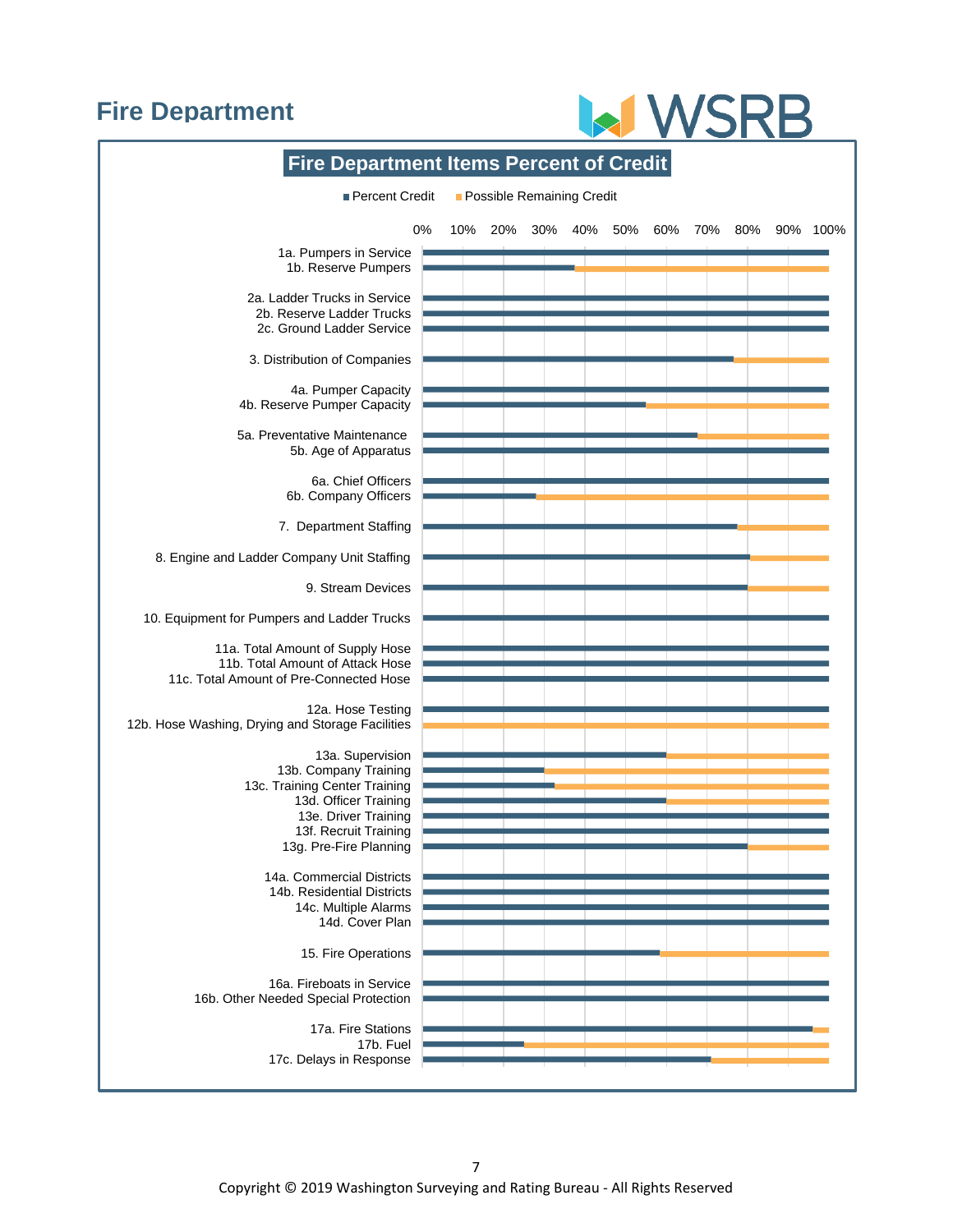# **Fire Department**

## **1. Pumpers**

#### **1a. Pumpers in Service 100%**

The number of pumpers in service and regularly responding to incidents must be sufficient to properly protect the community. The number of pumpers required is determined by evaluating the fire flow requirements for the community, response of engines outside the community and frequency of incidents. The required number of pumpers is compared to the number of pumpers in service. Pumper-ladder trucks will be credited under this item. Automatic aid will be considered in this item.

 **1b. Reserve Pumpers 38%**

To maintain the required number of pumpers in service, one reserve pumper is required for every eight pumpers required to be in service, but no fewer than one. Reserve pumpers shall be fully equipped, tested and maintained for service.

# **2. Ladder Trucks/Ladder Service**

#### **2a. Ladder Trucks in Service 100%**

The number of ladder trucks in service and regularly responding to incidents must be sufficient to properly protect the community. A ladder truck is required when a community has at least five buildings with a required fire flow of 4,000 gpm or greater and/or three stories (35 feet) in height. The required number of ladders is compared to the number of ladders in service. Pumper-ladder trucks will be credited under this item. Automatic aid will be considered in this item. The height and type of ladder truck will also be evaluated in this item.

#### **2b. Reserve Ladder Trucks 100%**

To maintain the required number of ladder trucks in service, one reserve ladder truck is required for every five ladder trucks required to be in service, but no fewer than one. Reserve ladders shall be fully equipped, tested and maintained for service.

#### **2c. Ground Ladder Service 100%**

Sufficient ground ladders to reach the roofs of buildings must be carried on apparatus. The number, type, height and testing of ground ladders will be evaluated in this item.

# **3. Distribution of Companies**

Engine and ladder companies must be distributed to provide effective protection to the community. Structures should be within 1.5 road miles of a first-alarm engine company and 2.5 miles of a ladder company. As an alternative to using the above road-mile analysis, the results for a performance evaluation may be used. This type of evaluation would analyze computer-aided dispatch records of fire incidents to determine the percentage of time an initial engine company arrives within 320 seconds and an initial ladder company arrives within 480 seconds. Pumper-ladders and automatic aid will be considered in this item.

# **4. Pumper Capacity**

#### **4a. Pumper Capacity 100%**

Adequate pumper capacity must be provided on the first alarm to meet or exceed the basic fire flow of the community. All fire pumps must be tested annually to receive full credit. Automatic aid will be considered in this item.

#### **4b. Reserve Pumper Capacity 55%**

The total pumper capacity, including reserve pumpers, with one for each eight required pumpers (but no fewer than one) and including the largest out of service, must be sufficient to maintain the total pumper capacity required.

**Percent of Credit**

#### **77%**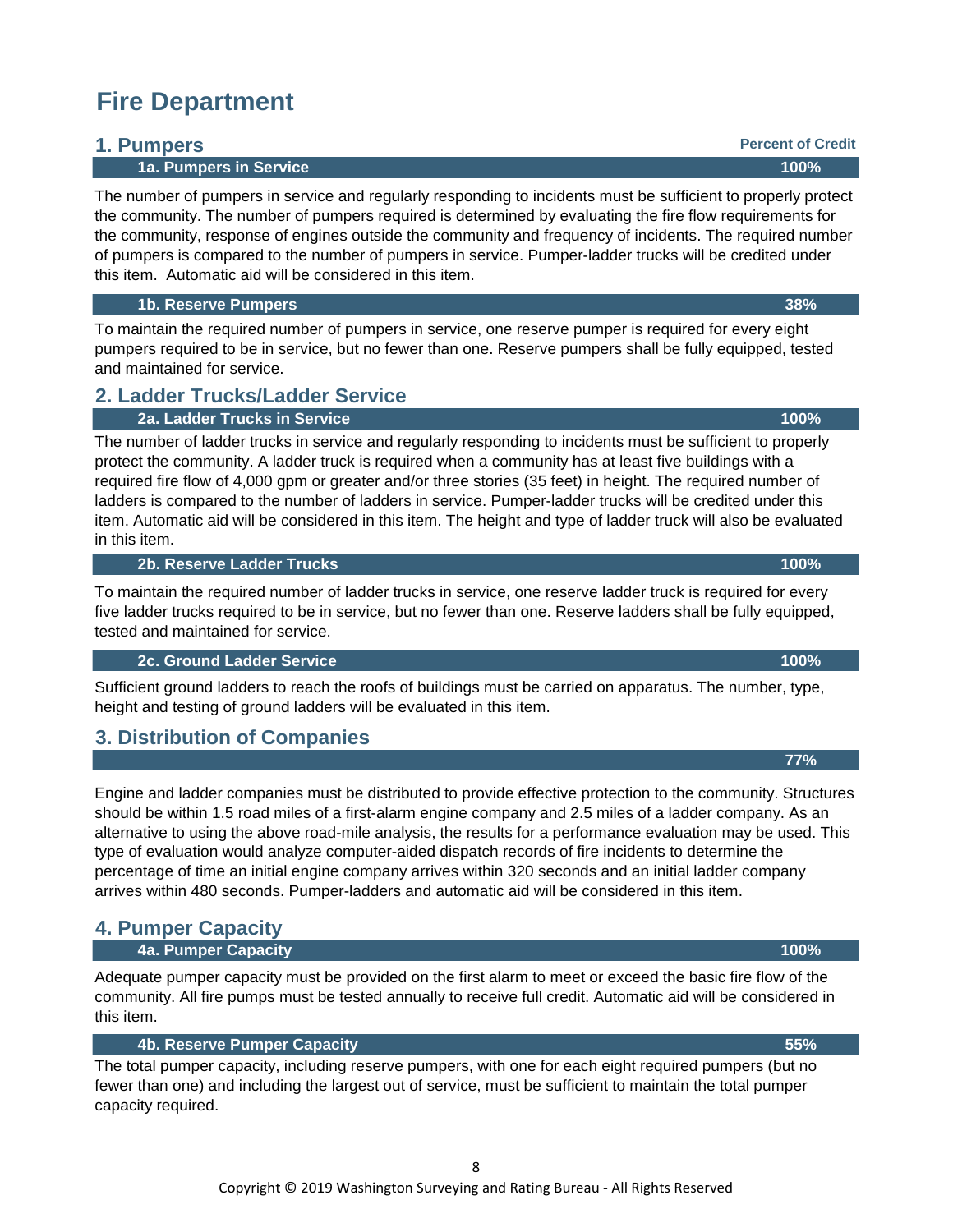# **Fire Department (Cont.)**

## **5. Maintenance and Condition of Apparatus**

#### **5a. Preventative Maintenance 68%**

A suitable preventive maintenance program must be in effect. This item evaluates how often apparatus are checked, inspected and who conducts the inspection. The testing frequency of pumps, aerial ladders, foam systems, CAFS, breathing air systems, apparatus road test and weight verification are also evaluated.

#### **5b. Age of Apparatus 100%**

The number of pumpers, ladders and support vehicles older than 15 years, older than 25 years and the number of reserve apparatus will be considered in determining condition of apparatus.

# **6. Number of Officers**

## **6a. Chief Officers 100%**

A chief officer in charge of the department must be on duty at all times but need not sleep at a fire station to be considered on duty provided there are adequate means for notification and response to incidents. Departments with more than eight companies, in addition to the chief and assistant chief, must have sufficient battalion or district chiefs to provide one on duty in a fire station at all times for each eight companies required. Two active volunteer officers may be considered equivalent to one full on-duty officer, up to half the number of officers required.

#### **6b. Company Officers 28%**

There must be sufficient company officers to provide one on duty at all times with each required engine or ladder company. Two active volunteer officers may be considered equivalent to one full on-duty officer, up to half the number of officers required.

## **7. Department Staffing**

There must be six firefighters on duty for each of the required engine and ladder companies. Only personnel who participate in actual structural firefighting operations will be credited. Personnel staffing ambulances or other units serving the general public may be credited depending on the extent they are available for firefighting duties. Three call and/or volunteer firefighters will be considered equivalent to one on-duty firefighter. Call or volunteer firefighters may not exceed half the required staffing of required companies. If adequate records of response are not kept, credit may be limited to one on-duty for each six call or volunteer firefighters. Call or volunteer firefighters working defined shifts at fire stations may be considered equivalent to on-duty firefighters. Response of firefighters on automatic aid apparatus will also be considered in this item.

# **8. Engine and Ladder Company Unit Staffing**

Unit staffing for engine and ladder companies only considers companies with apparatus in service credited in Items 1 and 2. The amount by which the required six on-duty firefighters per company exceeds the on-duty strength (as determined in Item 7), divided by the number of in-service companies, equals the average member deficiency per company.

### **9. Stream Devices**

Turrets, nozzles, foam equipment and, where required, elevated stream devices must be provided. This item evaluates the required stream devices to the devices provided. Credit will be limited if annual testing is not conducted and maintenance records are not provided.

**81%**

**80%**

**78%**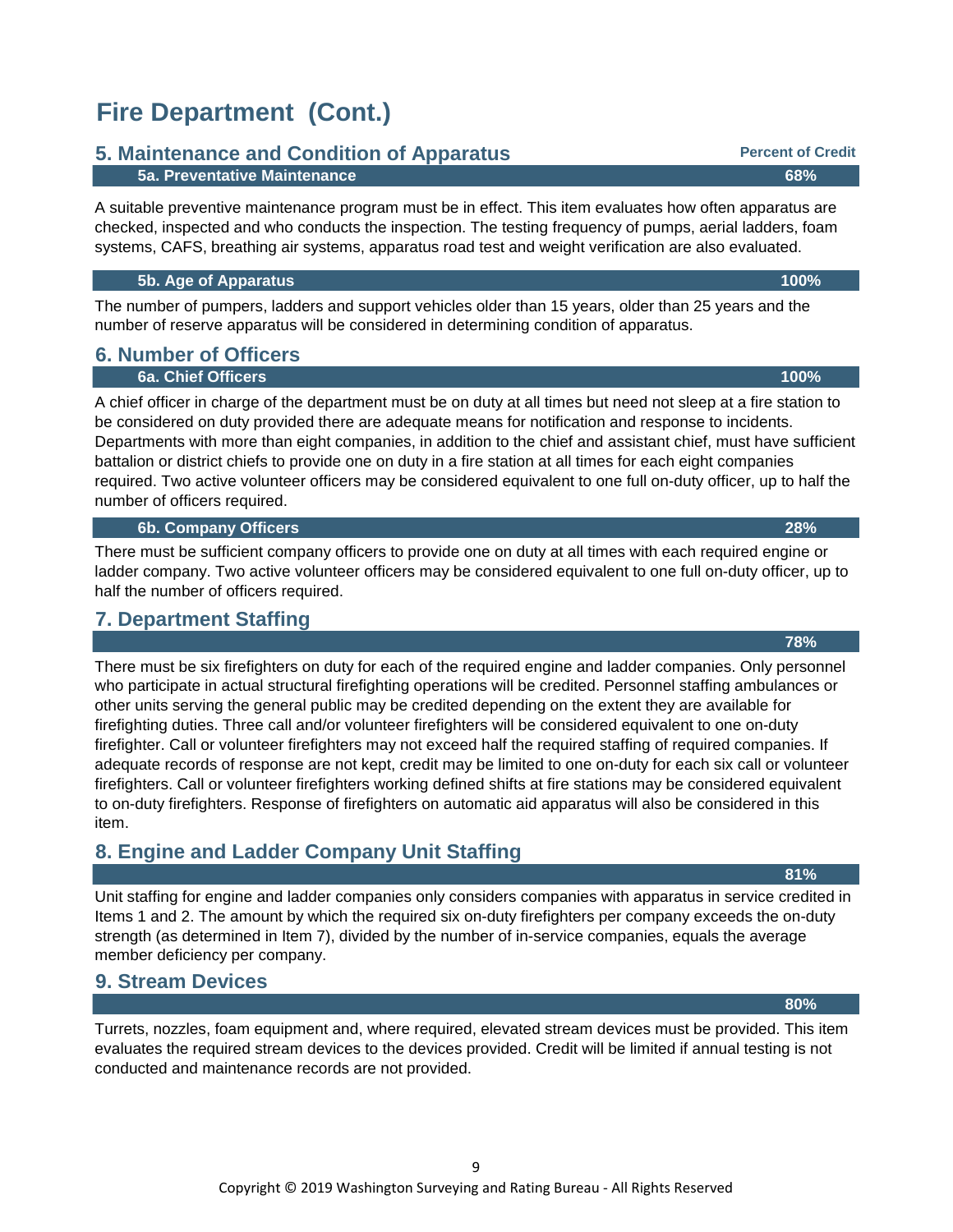# **Fire Department (Cont.)**

# **10. Equipment for Pumpers and Ladder Trucks**

This item will consider equipment for existing pumpers and ladder trucks, except for such equipment considered in Items 2c (ground ladders), 9 (stream devices) and 11 (hose). Credit for SCBA's will be limited if inspection and testing is not conducted and maintenance records are not provided.

#### **11. Hose**

#### **11a. Total Amount of Supply Hose 100%**

This Item considers whether adequate hose is carried on each pumper and whether adequate reserve hose is provided. The requirement for large-diameter hose (3.5 inches or larger) for each pumping apparatus is 800 feet on the apparatus and 400 feet in reserve for every three pumpers in service.

#### **11b. Total Amount of Attack Hose 100%**

The requirement for 2.5-inch+ hose is 600 feet on the apparatus and 300 feet in reserve for every three pumpers in service. The requirement for 1.5-inch+ hose on each pumping apparatus is 400 feet with 300 feet in reserve for every three pumpers in service.

#### **11c. Total Amount of Pre-Connected Hose 100%**

The requirement for pre-connected, 1.5-inch+ hose on each pumping apparatus is 300 feet.

## **12. Condition of Hose**

#### **12a. Hose Testing 100%**

All hose, in service and reserve, must be maintained in good condition and tested annually in accordance with NFPA Standard 1962: Standard for the Care, Use, Inspection, Service Testing and Replacement of Fire Hose, Couplings, Nozzles and Fire Hose Appliances.

#### **12b. Hose Washing, Drying and Storage Facilities 0%**

Suitable facilities and procedures must be provided for washing, drying, and storing hose. This is to prevent mildew in the hose jackets and rust / corrosion in hose compartments.

### **13. Training**

#### **13a. Supervision 60%**

Training must be under the guide of a qualified training officer. Maximum credit is achieved when the training officer has at least 10 years of direct incident command experience and certification as a Fire Instructor II. Personnel in charge of training sessions must be certified as fire instructors.

#### **13b. Company Training 30%**

Firefighters are required to have a minimum of 20 hours of structural fire fighting training per firefighter per month. This amount can be reduced by 25%, to 15 hours, for firefighters that are certified Firefighter I and by 50%, to 10 hours, for firefighters that are certified Firefighter II. Training should include topics outlined in NFPA 1001: Standard for Fire Fighter Professional Qualifications.

#### **13c. Training Center Training 33%**

This item evaluates the quantity of training at a training center and the features of the training center. A minimum of six half-day (3-hour) drills per year, including two drills at night and two multiple-company drills, shall be provided for all firefighters. Training centers shall be provided with a drill tower that is three stories in height, a structure to support live fire simulation, including a smoke room, training aids and props and an area of at least two acres and equipped with fire hydrants.

#### **13d. Officer Training 60%**

A minimum of two days per year (16 hours) is required for all officers. This amount can be reduced by 25%, to 12 hours, for officers that are certified Fire Officer I and by 50%, to 8 hours, for officers that are certified Fire Officer II. Officer training should include topics outlined in NFPA 1021: Standard for Fire Officer Professional Qualifications that focus on leadership, fire tactics and incident command.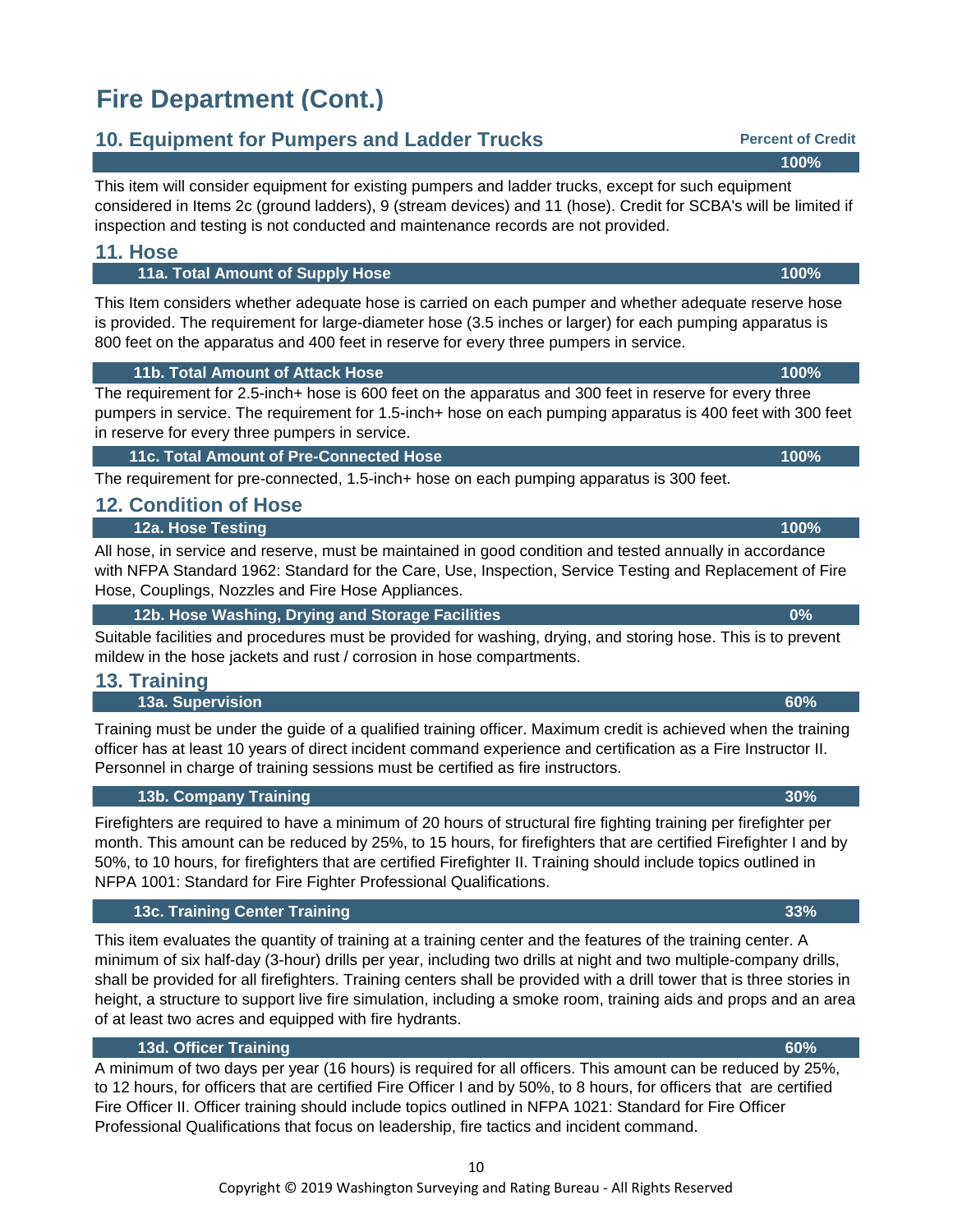# **Fire Department (Cont.)**

#### **13e. Driver Training 100%**

Personnel who drive and/or operate apparatus shall participate in a minimum of one day (8 hours) of training per year. Training should include topics outlined in NFPA 1002: Standard for Fire Apparatus Driver/Operator Professional Qualifications. Current state-approved EVIP certification can serve in lieu of annual training.

#### **13f. Recruit Training 100%**

New fire department members shall receive a minimum of 240 hours of recruit training before becoming active firefighters. Training should include topics outlined in NFPA 1001: Standard for Fire Fighter Professional Qualifications.

#### **13g. Pre-Fire Planning 80%**

An annual update of all commercial or similar type buildings' pre-fire plans is required. Pre-fire information shall be readily available on responding apparatus. Pre-fire plans should be in accordance with NFPA 1620: Recommended Practice for Pre-Incident Planning.

### **14. Response to Alarms**

#### **14a. Commercial Districts 100%**

Adequate response to commercial fires must be established. At least one chief officer and the required number of engines and ladder trucks or ladder service companies based on the community basic fire flow in Table 3 are required.

#### **14b. Residential Districts 100%**

Adequate response to residential fires must be established. At least one chief officer, two engine companies, and adequate ladder equipment are required to respond to residential districts.

 **14c. Multiple Alarms 100%**

Engine and ladder company response to each additional alarm for the same fire should be the same as the number of engine and ladder companies required for the first alarm.

#### **14d. Cover Plan 100%**

Response areas in the community must have a cover plan for when the first-due companies are out of service.

# **15. Fire Operations**

Consideration will be given to the ability of the department to operate effectively at fires. Effectiveness is dependent on staffing and training; however, others factors can also affect fire operations. Percentage for this item will be determined by taking the average of the percentages from Items 3, 7, 8 and 13 and adjusting as conditions warrant. Aa an alternative to using the above analysis, the results for a performance evaluation may be used. This type of evaluation would analyze computer-aided dispatch records of fire incidents to determine the percentage of time an initial full alarm assignment arrives at a fire incident within 560 seconds (690 seconds for a high-rise building).

**58%**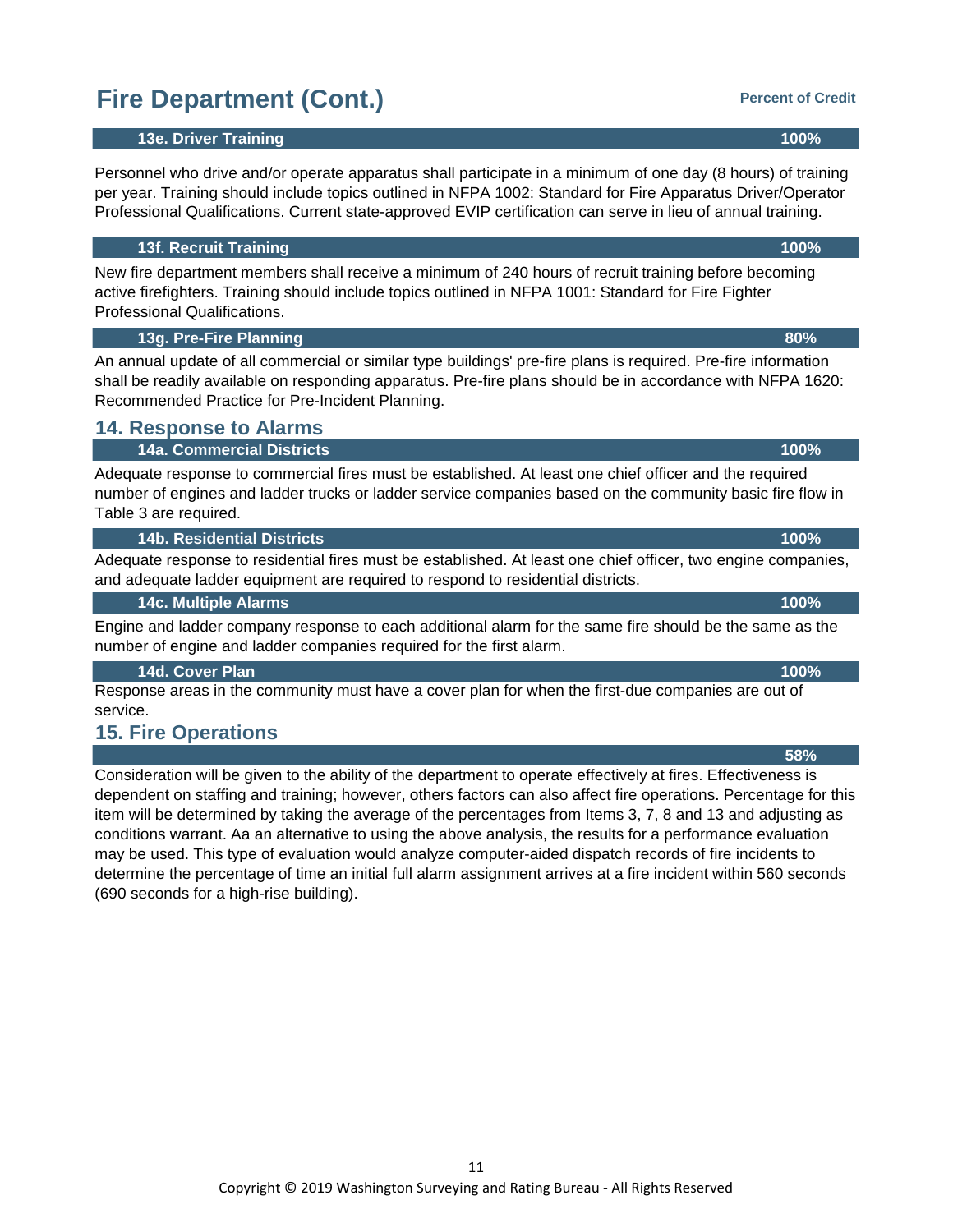# **Fire Department (Cont.)**

## **16. Special Protection**

#### **16a. Fireboats in Service 100%**

A suitably staffed, equipped and maintained fireboat will be required where at least one mile of wharf frontage necessitates firefighting operations from the water side. Such frontage must be within 1.5 miles of a fireboat.

#### **16b. Other Needed Special Protection 100%**

Conditions in the municipality that require special fire department protection in addition to that covered elsewhere in this schedule will be considered in this item. Conditions considered include but are not limited to: waterfront properties needing some special protection but not requiring a conventional fireboat, wildland urban interface areas, extensive bulk oil and other hazardous storage.

# **17. Fire Stations and Community Conditions**

#### **17a Fire Stations 96%**

This item considers the suitability of fire stations, including construction, if the station is provided with a secondary power source and communication equipment. Communication equipment should be provided at fire stations and include two-way radios, spare portable radios and means for public reporting to the dispatch center. Firefighters must have two separate means for receiving alarms from the communication center that are under the control of the communications center. At least one means must be supervised. If fire stations are not staffed with on-duty personnel, firefighters must be equipped with the means to receive dispatching calls.

#### **17b. Fuel 25%**

Fuel must be available in sufficient quantities. Suitable arrangements must be made for delivery of fuel to apparatus at fires of long duration.

#### **17c. Delays in Response 71%**

The possibility of delays due to poor condition of roads, including snow and ice, steep grades, vehicle parking, traffic, railroad crossings and similar features are considered in this item.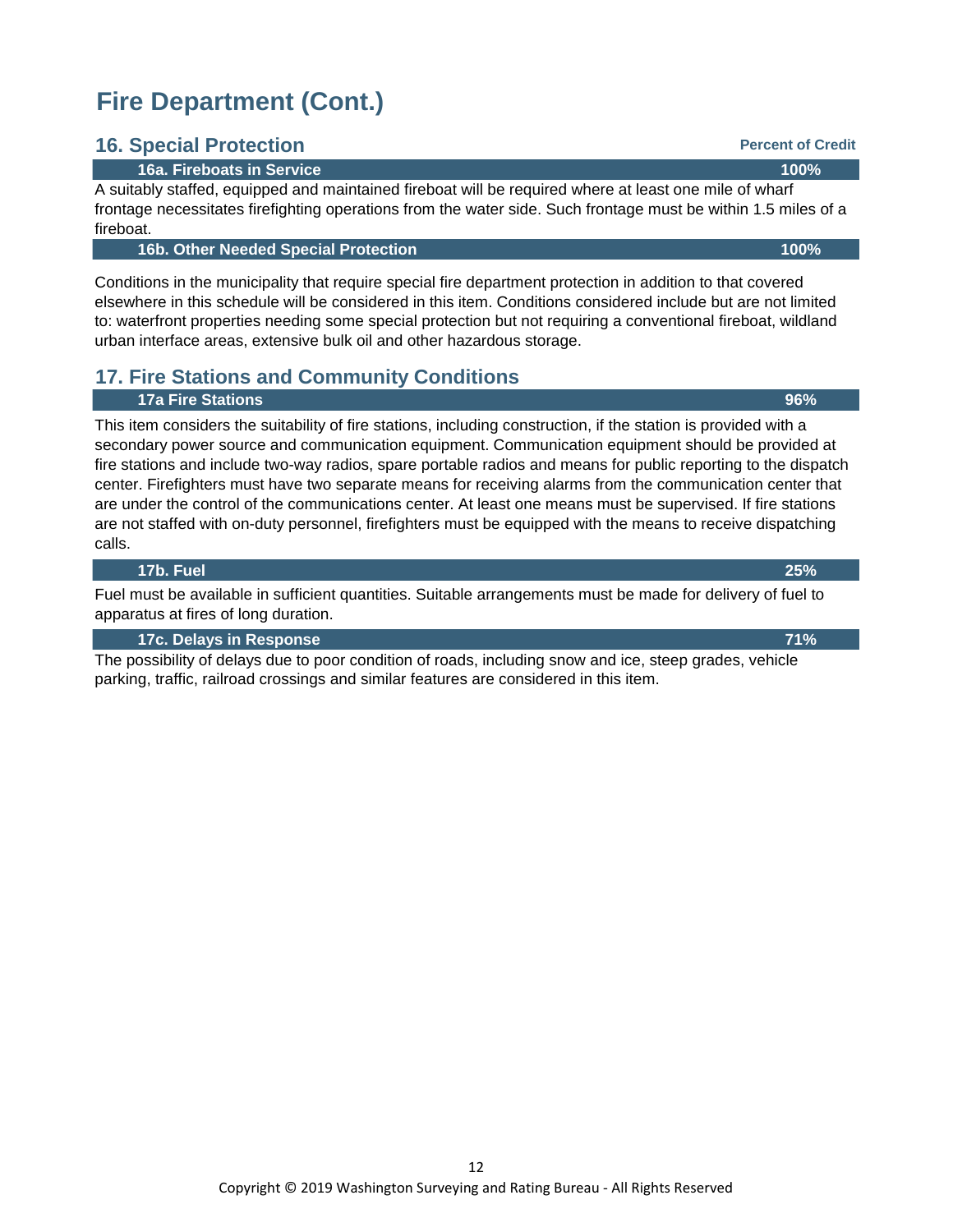# **Emergency Communications**



## **1. Communication Center**

#### **1a. Building Construction 80%**

This item evaluates the building where the communication center is located. Communication centers should be in fire-resistive, separate buildings without internal or external exposures.

#### **1b. Fire Protection 80%**

This item evaluates the adequacy of fire protection provided for the communication center, including portable fire extinguishers, fire alarms, automatic sprinkler systems and suppression systems in computer and dataprocessing equipment rooms.

 **1c. Security 50%**

Communication center security is meant to protect against vandalism, terrorism, and civil disturbances. Restricted access, security of doors and windows and the vulnerability of the areas surrounding the center are considered.

#### **1d. Emergency Lighting 100%**

Communication centers must be provided with emergency lighting that will be placed in service immediately after a power loss so operations can continue uninterrupted.

| 2. Communications Center Equipment                        |     |
|-----------------------------------------------------------|-----|
| 2a. Computer-Aided Dispatch (CAD) and Telephone Equipment | 96% |

Features and capabilities of the Computer-Aided Dispatch (CAD) system and telephone equipment are evaluated. Maximum credit is achieved when the following features are provided: enhanced 911; wireless and VoIP capabilities; redundant backup system with automatic switchover to backup; can transmit caller information to fire departments and other communication centers; selects and recommends units to be dispatched; automatic vehicle locating; GIS capabilities and management information system.

**Percent of Credit**

**MWSRB**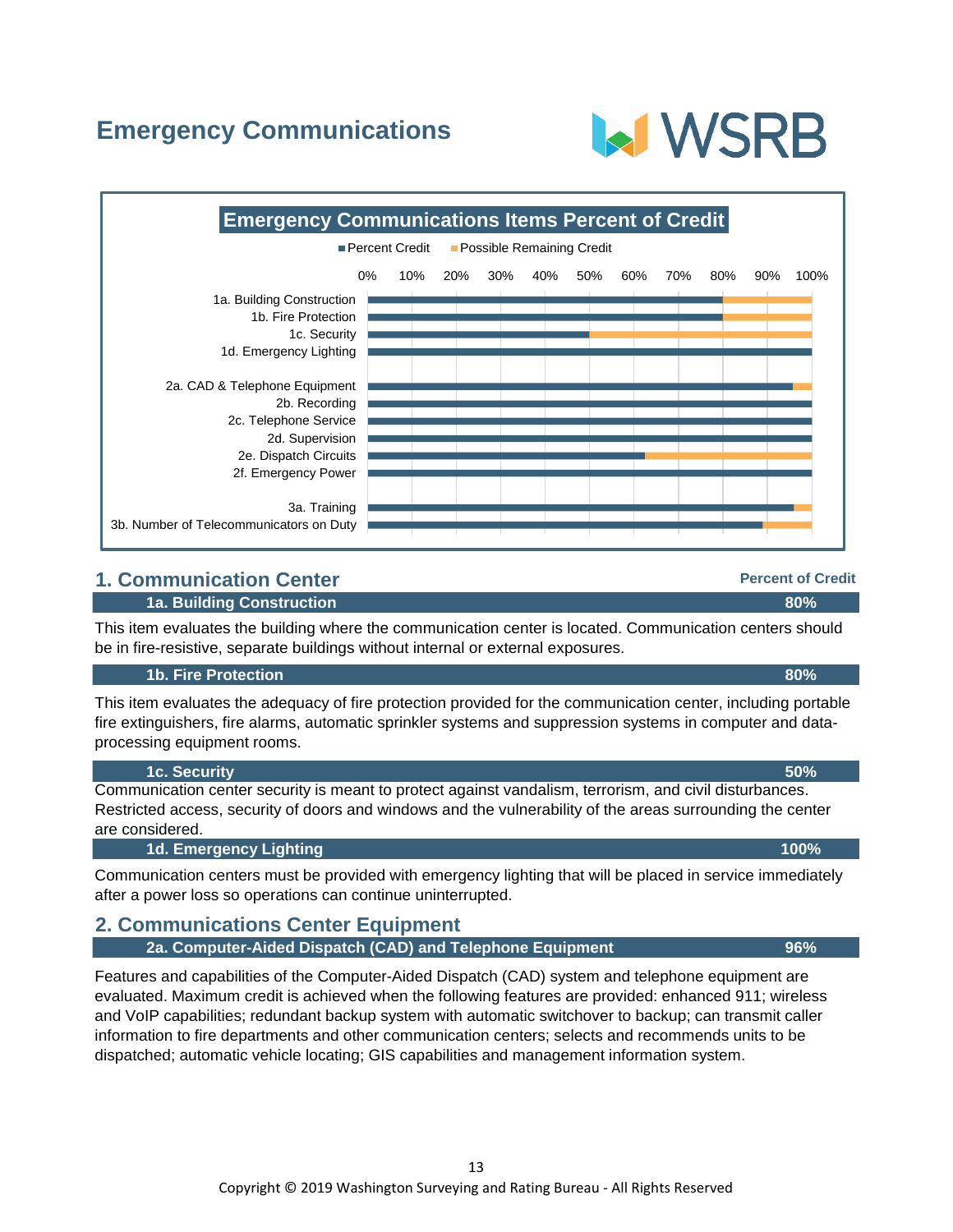### All incoming and outgoing voice transmissions shall be recorded including the date and time. All telecommunicators should have access to immediate playback of recordings.

#### **2c. Telephone Service 100%**

The number of required telephone lines for emergency and business calls is determined by the population served by the communication center. Additional lines may be required if emergency calls other than fire are received or if central station alarms are received. One outgoing-only line must also be provided.

#### **2d. Supervision 100%**

All components of the alarm dispatch circuits shall be monitored for integrity, including dispatch circuits, transmitters, repeaters and primary and secondary power. Fault conditions detected shall actuate an audible and visual trouble signal to the telecommunicators on duty.

#### **2e. Dispatch Circuits 63%**

#### The communication center must have separate primary and secondary circuits for dispatching. Maximum credit is obtained when dual circuits are provided, circuits are supervised, there is automatic switchover to a secondary circuit and all components of the system are owned by the communication center.

#### **2f. Emergency Power 100%**

The Communication Center shall be provided with an emergency power source. An uninterruptible power supply (UPS) shall be provided along with an automatically starting generator.

## **3. Telecommunicators**

#### **3a. Training 96%**

A minimum of 480 hours of initial training is required for telecommunicators. General dispatch training and fire dispatch training should be a minimum of 240 hours each. Non-certified telecommunicators should receive 40 hours of continuing education per year. Certified Telecommunicator I personnel and certified Telecommunicator II personnel shall receive 30 hours and 24 hours of continuing education, respectively.

#### **3b. Number of Telecommunicators on Duty 89%**

The number of required telecommunicators on duty is based on the total number of calls received per year at the communication center. If the communication center is meeting the call-answering and dispatching times set forth by NFPA 1221: Standard for the Installation, Maintenance, and Use of Emergency Services Communications Systems, then full credit will be applied in this item.

# **Emergency Communications (Cont.)**

 **2b. Recording 100%**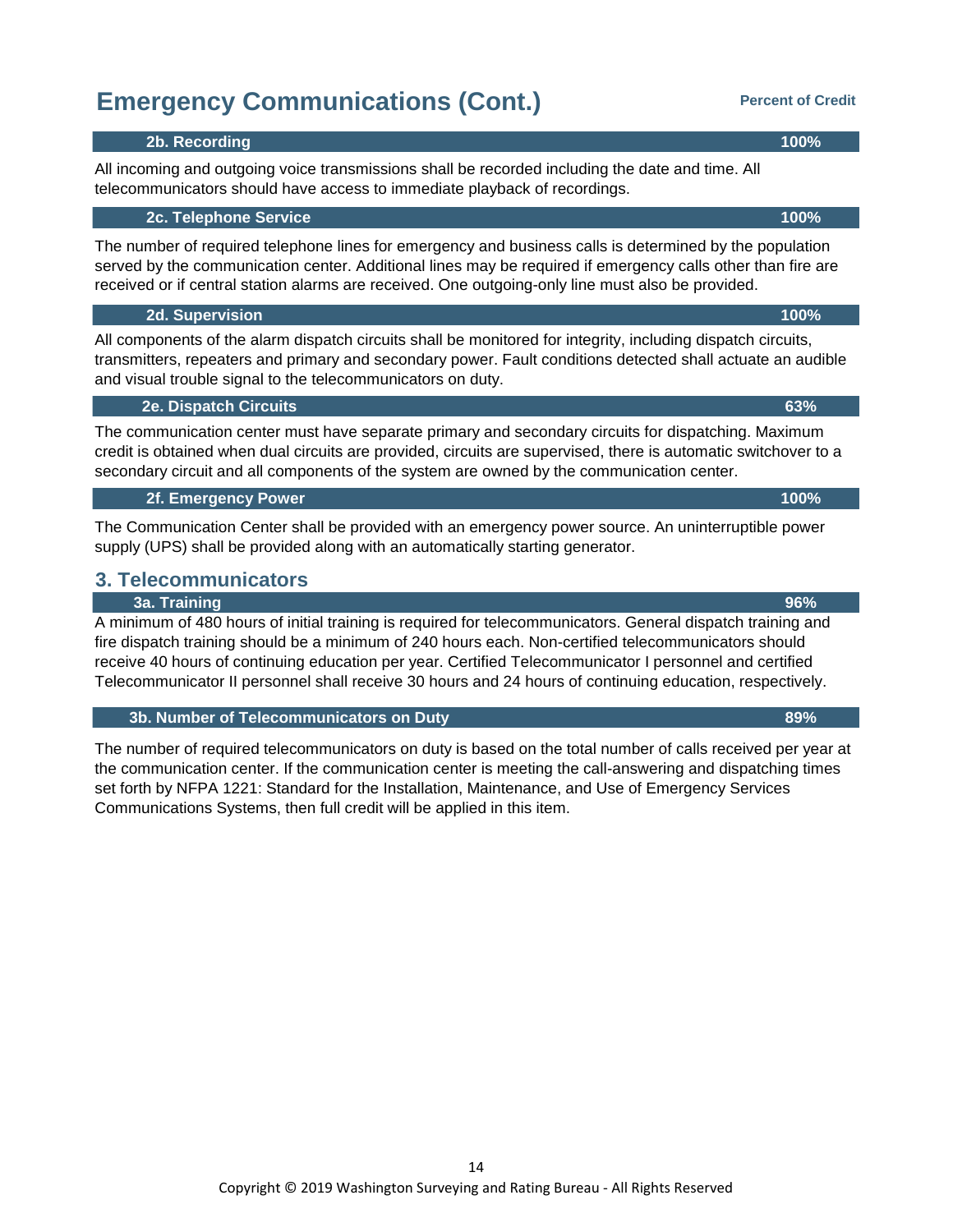## **1. Fire Code Enforcement 1a. Fire Marshal 50%**

The fire marshal shall oversee fire code enforcement. The fire marshal shall have 10 or more years of code enforcement experience, be certified as a fire marshal and receive at least 16 hours of fire-code-related continuing education per year.

### **1b. Fire Plan Review 60%**

Review of plans for fire code compliance must be done by experienced, certified personnel. The plan reviewer shall have five or more years of plan review experience, be a registered design professional and receive at least 16 hours of plan-review-related continuing education per year. The plan review department needs to have adequate staffing to ensure comprehensive plan reviews.

### **1c. Fire Code Inspections 66%**

New and renovated occupancies must be inspected prior to issuing a Certificate of Occupancy. Fire inspectors shall be certified with five or more years of experience in inspections and receive at least 16 hours of fire-inspection-related continuing education per year. Adequate department staffing levels must be maintained to ensure comprehensive inspections.

### **1d. Fire Code Inspections of Existing Occupancies 0%**

Fire Code Inspections of existing occupancies shall be conducted. The frequency of inspections will be evaluated using Table 7 in the Protection Class Grading Schedule. Fire code inspectors should be certified with five or more years of experience and receive at least 16 hours of fire-inspection-related continuing education per year. Staffing levels must be sufficient to ensure comprehensive inspections.

### **1e. Confidence Testing of Fire Protection Systems 0%**

Fire protection systems must be inspected and tested in accordance with the applicable NFPA standards. A program shall be in place to ensure these inspections are done, monitor the inspections results and ensure deficiencies found with the systems are corrected.

# **FIRE SAFETY CONTROL**

**Fire Safety Control Items Percent Credit** Percent Credit Possible Remaining Credit  $0%$ 10% 20% 30% 40% 50% 60% 70% 80% 90% 100% 1a. Fire Marshal 1b. Fire Plan Review 1c. Fire Code Inspections 1d. Fire Code Inspections of Existing Occupancies 1e. Confidence Testing of Fire Protection Systems 2a. Children Programs 2b. Adult Programs 3. Fire Investigations 4. Building Code Enforcement



**Percent of Credit**

**MWSRB**